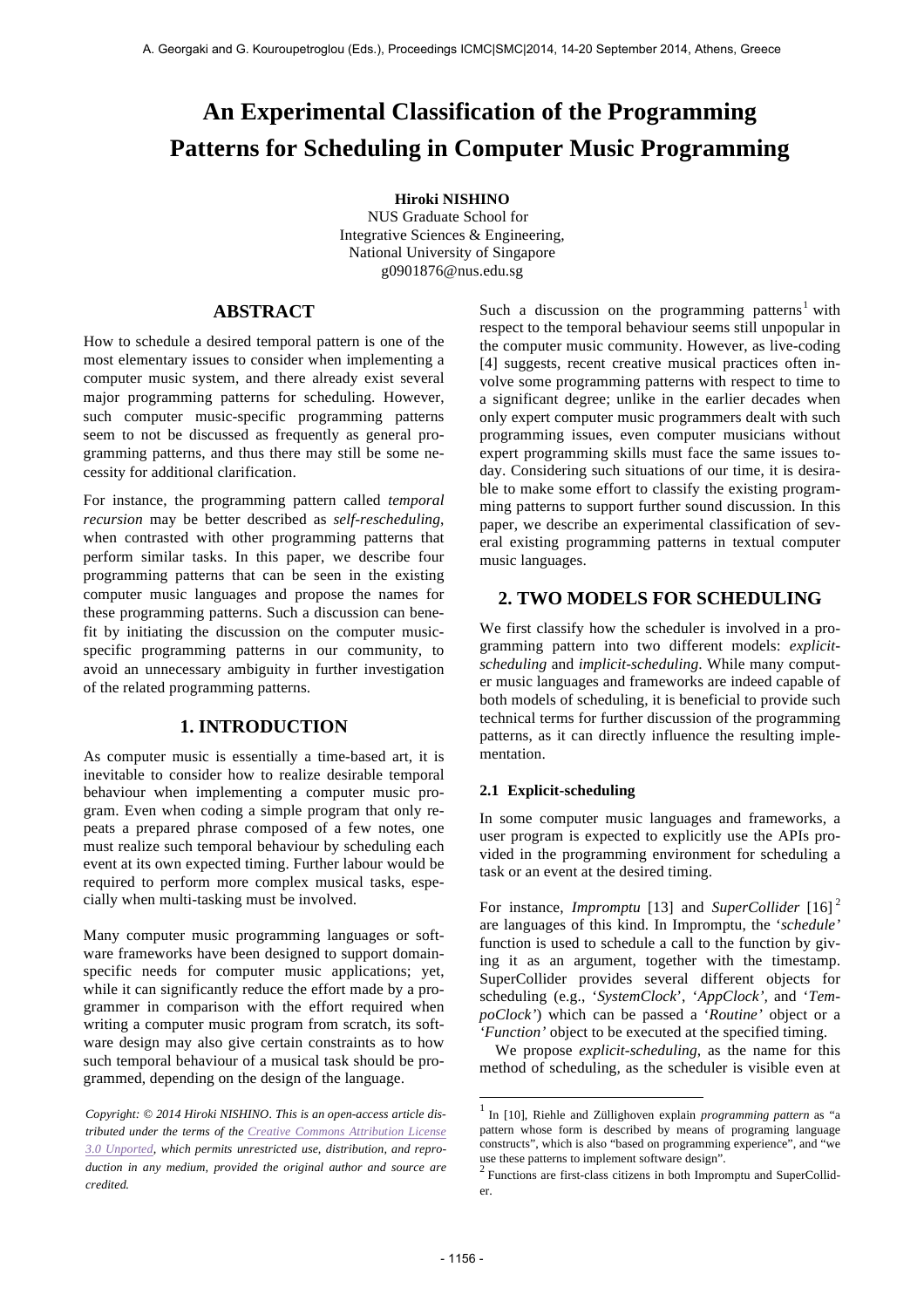the surface level of the code and a user program accesses its feature explicitly.

#### **2.2 Implicit-scheduling**

On the contrary, in some other computer music languages, the underlying schedulers may not be directly visible at the user program level. For instance, in LuaAV [14], its *wait* method yields the current coroutine and asks the scheduler to resume it again after the given duration or when a certain event occurs. In a strongly-timed programming language, such as ChucK [15] or LC [9], the assignment to the special variable '*now'* will suspend the current thread and the underlying scheduler resumes the thread at the given timing. In such languages, users are indeed implicitly utilizing the scheduler in the underlying software framework, while it seems just as a simple function call or an assignment at the surface level of the user code.

 We propose *implicit-scheduling* for this manner of scheduling, in contrast to *explicit-scheduling*, as the underlying scheduler is not directly visible at the user program level.

# **3. PROGRAMMING PATTERNS FOR SCHEDULING**

#### *3.1.1 Temporal loop*

*Implicit-scheduling* may be inserted within a looping control structure, interleaved between the sub-tasks in a computer music program. We propose '*temporal loop pattern'* for the name of this programming pattern. While it seems simple and trivial as a programming pattern, giving a name to the programming pattern is valuable even just to distinguish it from the other programming patterns related to computer music programing.



**Figure 1**. A simple strongly-timed program in ChucK [15, p.43].

Figure 1 [15, p.43] is a typical example of *temporal loop pattern*, often found in ChucK programs. As shown, *implicit-scheduling* is inserted within a loop structure to realize a desired temporal behaviour.

#### *3.1.2 Repetitive-scheduler*

In some computer music languages, the API for *explicitscheduling* may have the features for repeatedly scheduling a task given as an argument. We propose the name, '*repetitive-scheduler',* for this programming pattern. Figure 1 describes a simple example of this programming pattern in SuperCollider, which is taken from its help file [2]. In the Figure 2 example, the *SystemClock* object and its *sched* method is utilized. As described, the *System-* *Clock.sched* method reschedules and executes the given function repeatedly, when the function returns a float value, interpreting it is duration before the next occurrence. Returning *nil* will stop this repetitive scheduling.

```
*sched(delta, item) 
The float you return specifies the delta to 
resched the function for. Returning nil stops 
the task from being rescheduled
       SystemClock.sched(0.0, { arg time;
         								 time.postln;
         rrand(0.1, 0.9)								});
        SystemClock.sched(2.0,	{	
           									"2.0	seconds	later".postln;	
          										nil
        								});
```
**Figure 2**. An example that utilizes *SystemClock.sched*  method call in SuperCollider [2].

#### *3.1.3 Temporal-recursion*

It is also often possible to write a function so that it can reschedule itself again. Unlike the *repetitive-scheduler* pattern described above, in which the scheduler itself repeatedly schedules the same tasks, it is the callee function itself that is responsible for scheduling in this programming pattern.

```
;; periodic cycle called every 1000 ticks
;; with incrementing integer counter
(define periodic
  (lambda ( time count )
    				(print	'count:> count)
    (schedule ;; start cycle
      (+ time 1000) periodic
      (+ \text{ time } 1000) (+ \text{ count } 1))))
```
(periodic (now) 0)

**Figure 3**. An example of *temporal-recursion* as Sorensen *et al*. describe in [13].

As it is discussed in [12], while a significantly similar programming pattern was already presented in the MOXIE [3] language and the CMU MIDI toolkit [5] in earlier decades, it is sort of 'rediscovered' by Sorensen, who developed the *Impromptu* computer music language. Sorensen and his colleagues named this programming pattern *'temporal recursion'*. Figure 3 describes an example of temporal recursion given in [13]. As shown, this programming pattern calls the API for rescheduling the function itself and thus involves *explicitly-scheduling.*

# **4. DISCUSSION**

So far we described three programming patterns frequently seen in the existing computer music languages. While the *temporal loop* pattern involves *implicit-scheduling*, the other two involve *explicit-scheduling.*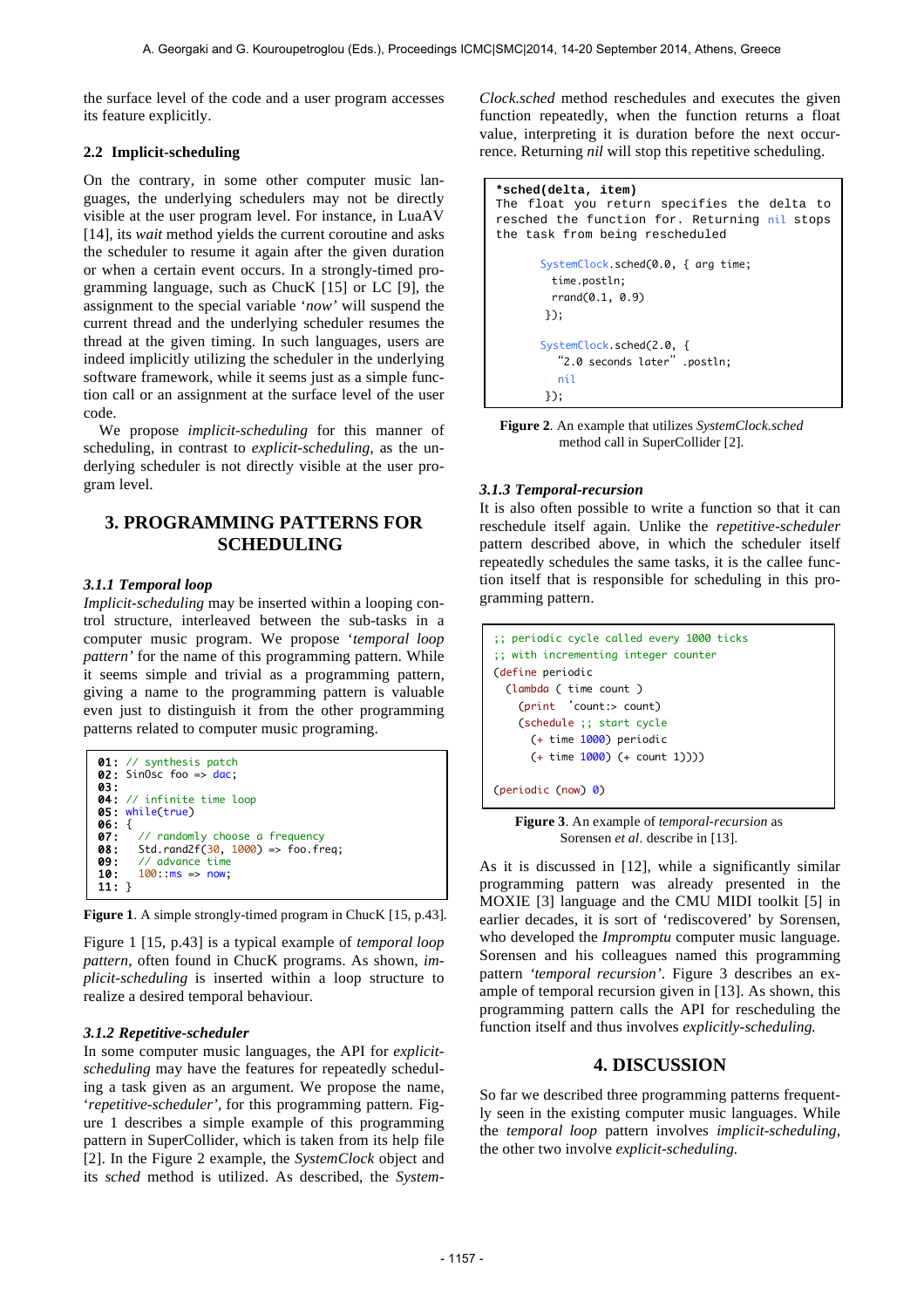One question we would like to raise at this point is whether *'temporal recursion'* is really appropriate for the programming pattern as Sorensen describes, when considering which is the better classification. While the definition of the function '*periodic'* in Figure 3 is recursive in that the definition of the function refers to the function itself, the function does not make a direct recursive call to itself – it asks the scheduler to reschedule itself.

We would like to propose another example for further discussion. The Figure 4 example is a recoded version of the Figure 1 ChucK example. As shown, the main loop is replaced with a recursive function call. Unlike the Figure 3 example in Impromptu, the example is based on *implicit-scheduling* and does not involve any instance of the scheduler at the surface level of the code.

Moreover, the Figure 4 example performs a direct recursive call within the function itself, as seen in many wellknown recursive examples, such as the Tower of Hannoi and the Fibonacci number [6]; it is clearly a very simple example of recursion*. Tail-call optimization* [8, p.58] can be also safely applied to avoid wasting the frame stack.

| <b>04:</b> //recursion, instead of an infinite loop.<br><b>05:</b> fun void recur(){<br><b>06:</b> // randomly choose a frequency<br><b>07:</b> Std.rand2f( $30, 1000$ ) => foo.freq;<br>$08:$ // advance time<br>$0.9: 100: ms \Rightarrow now$ | <b>03:</b> | <b>01:</b> // synthesis patch<br><b>02:</b> SinOsc foo => $\text{dac}$ : |
|--------------------------------------------------------------------------------------------------------------------------------------------------------------------------------------------------------------------------------------------------|------------|--------------------------------------------------------------------------|
| $11:$ }<br>12:<br>13: //call recur() to start the temporal recursion.                                                                                                                                                                            |            | <b>10:</b> recur(); //make a recursive call                              |

Figure 4. A simple strongly-timed program in ChucK, recoded with recursion.

When classifying these programming patterns, it would be desirable to contrast the related programming patterns as much as possible; in the earlier sections, we proposed the terms, *explicit-scheduling* and *implicit-scheduling* for this purpose, aiming to support further clarification regarding the difference in the scheduling models among these programing patterns.

Form this point of view, the Figure 2 example and the Figure 3 example are the programming patterns that belong to the *explicit-scheduling* group, and the Figure 1 example and the Figure 4 example belong to *implicitscheduling*. One might note that the programming languages that involve *implicit-scheduling* indeed include a statement that causes the passage of the time within themselves, while the other programming patterns that utilize *explicit-scheduling* do not enclose any statement to invoke the passage of the time; when utilizing *explicitscheduling*, the part of the tasks related to the passage of the time looks as if it is performed within the underlying scheduler, not within the user code. In other words, the Figure 1 and 4 examples clearly include '*temporal*' behaviour within the programming patterns, whereas Figure 2 and 3 examples exclude it.

In addition, the programming pattern in the Figure 3 example by Sorensen may be more similar to the *continuation-passing style* [1], as the programming pattern passes where the computation should continue to the scheduler, and it is the scheduler that invoke the given function.

 Considering such an issue, it may be more appropriate to call the programming pattern in the Figure 3 example '*self-rescheduling'* rather than '*temporal recursion'*. Possibly, when considering the contrast between the recursion and the loop control structure, it may be better to call the programming pattern as seen in the Figure 4 *'temporal recursion'* instead.

It seems also beneficial to consider whether the function itself performs repetition or not. In this sense, the Figure 1 and Figure 2 examples belong to the same category, whereas the Figure 3 and Figure 4 examples belong to the opposite category; the latter group schedule the next occurrence of the functions explicitly within themselves, while the next occurrence of a task is controlled externally by a looping control structure in the former group.

|                               |                                                                                                                  | Where does the passage of the time seem to<br>occur mainly?                          |                                                                                                                   |  |
|-------------------------------|------------------------------------------------------------------------------------------------------------------|--------------------------------------------------------------------------------------|-------------------------------------------------------------------------------------------------------------------|--|
|                               |                                                                                                                  | <i>implicit-scheduling</i>                                                           | explicit-scheduling                                                                                               |  |
|                               |                                                                                                                  | within the user code                                                                 | within the scheduler                                                                                              |  |
| What controls the repetition? | The repetition is<br>realized by<br>pattern itsel:<br>ternally<br>he function<br>the <sup>-</sup>                | <b>Temporal Recursion</b><br>(as we propose the<br>name for the Figure 4<br>example) | <b>Self-Rescheduling</b><br>(a possible new name<br>for Sorensen's<br>'temporal recursion',<br>shown in Figure 3) |  |
|                               | the<br>gool<br>performed<br>The repetition of a<br>underlying scheduler<br>structure<br>51<br>pattern<br>control | <b>Temporal Loop</b><br>(as described in the<br>Figure 1 example)                    | Repetitive-Scheduler<br>(as described in the<br>Figure 2 example)                                                 |  |

**Table 1.** An Experimental Classification of the programming patterns for scheduling in computer music programming.

By summarizing the above discussion, a 2D matrix to classify these four programming patterns can be drawn. One axis is *explicit-scheduling* or *implicit-scheduling*. The other axis categorizes whether the repetition is controlled internally or externally within the part of the code to play a certain pattern. In the examples in Figure 3 and Figure 4, the functions to play patterns internally reschedule themselves to the repetition. On the other hand, in Figure 1 and Figure 2, the repetition is realized externally by a loop control structure (Figure 1) or by the underlying scheduler of the software framework (Figure 2).

Thus, a matrix to classify these four programing patterns can be made as in Table 1. One may notice that the word '*temporal'* is used for the programming patterns that involve *implicit-scheduling,* while the word *'schedule'* is used to name the other patterns that involve *explicitscheduling.* One view that possibly justifies such naming (and renaming of Sorensen's '*temporal recursion'* to